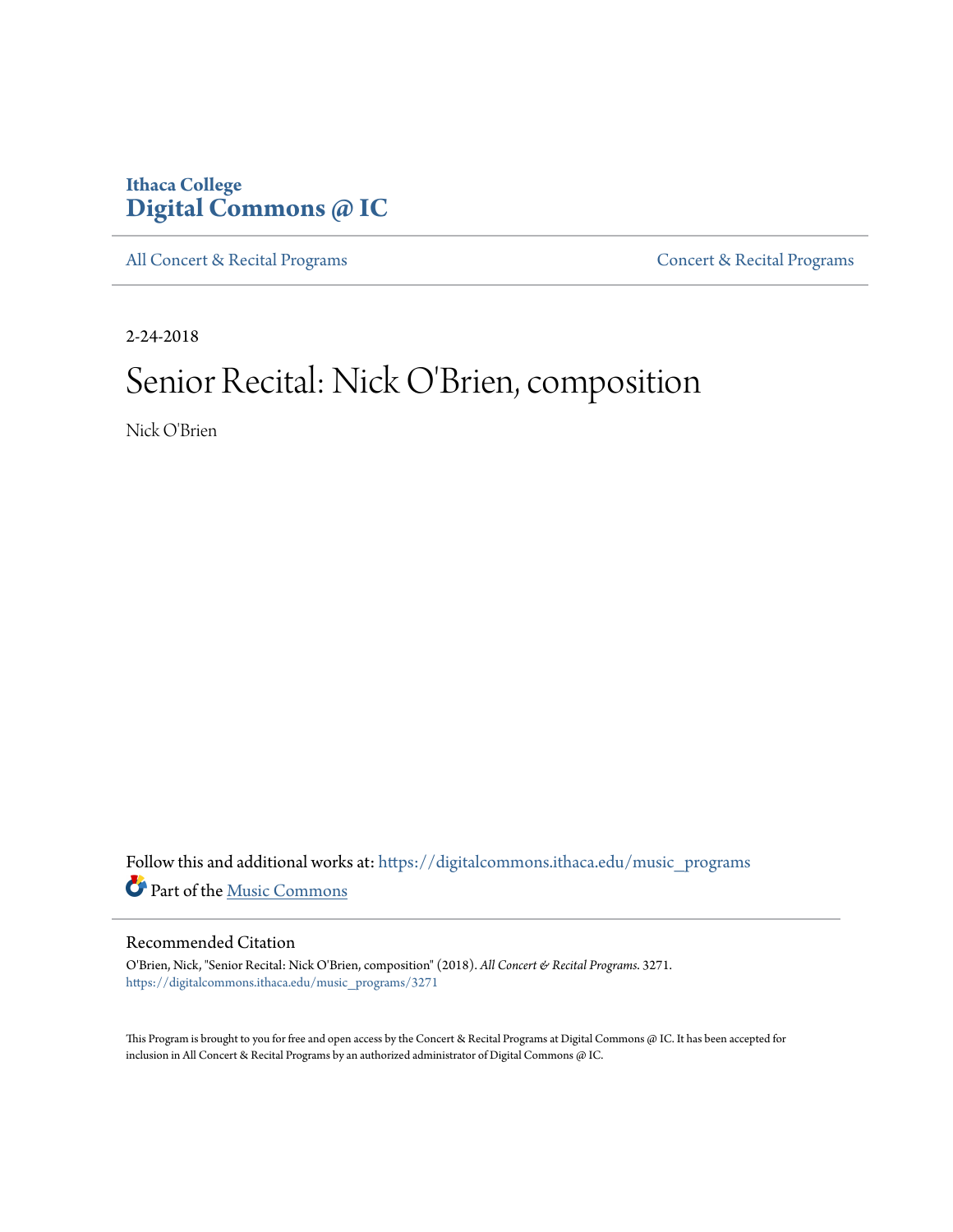### **Senior Recital:** Nick O'Brien, composition

A Night of Magic and Nostalgia

Ford Hall Saturday, February 24th, 2018 7:00 pm



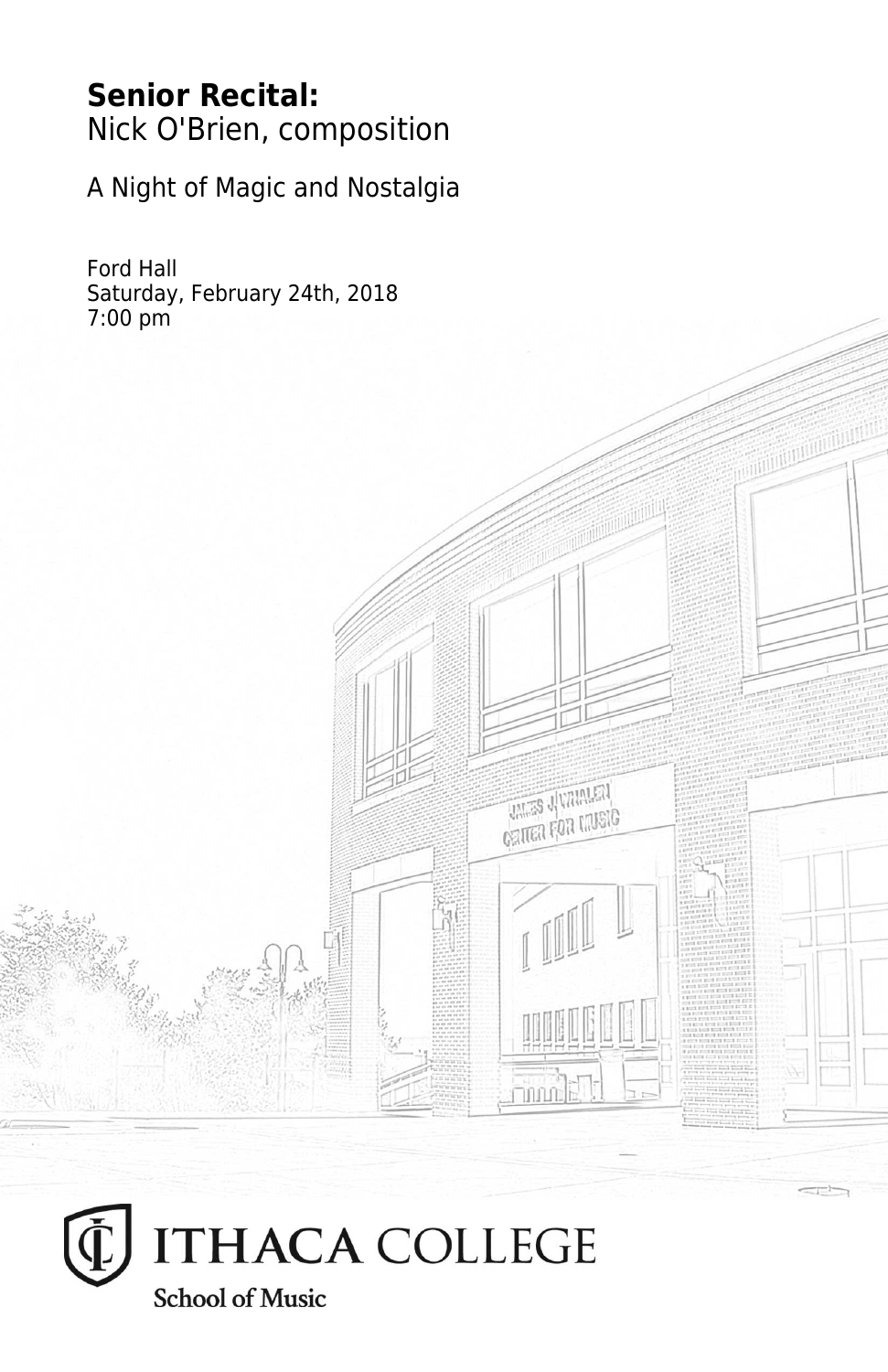### **Program**

| Opening for a New Year                                                                                                                                                                       |                   |
|----------------------------------------------------------------------------------------------------------------------------------------------------------------------------------------------|-------------------|
| Matt Brockman, Mike Salamone, Mike Stern, trumpet<br>Andrea Dollinger, trombone<br>Louis Jannone, bass trombone                                                                              | 2017              |
| Songs from an Unwritten Musical<br>I. Overture/Waiting<br>II. Hello<br>III. It's All The Same<br>IV. Who Knows What's to Come<br>Alex Gutierrez, music director<br>Justin Albinder, director | $-25'$<br>2016-18 |
| <b>Intermission</b>                                                                                                                                                                          |                   |
|                                                                                                                                                                                              |                   |

Bells Are Ringing - for chorus with electronics

3'30" text by Walt Whitman 2017

### Raul Dominguez, conductor

|                  | Terra - Symphony in D Major for Orchestra and | $-25'$         |
|------------------|-----------------------------------------------|----------------|
| Choir            |                                               | text by Hesiod |
| I. Terra         |                                               | 2015-2017      |
| II. Mare         |                                               |                |
| III. Caelis      |                                               |                |
| IV. Terra Maxima |                                               |                |
|                  | Kin Szeto, conductor                          |                |
|                  | Shyala Jayasinghe, vocal soloist              |                |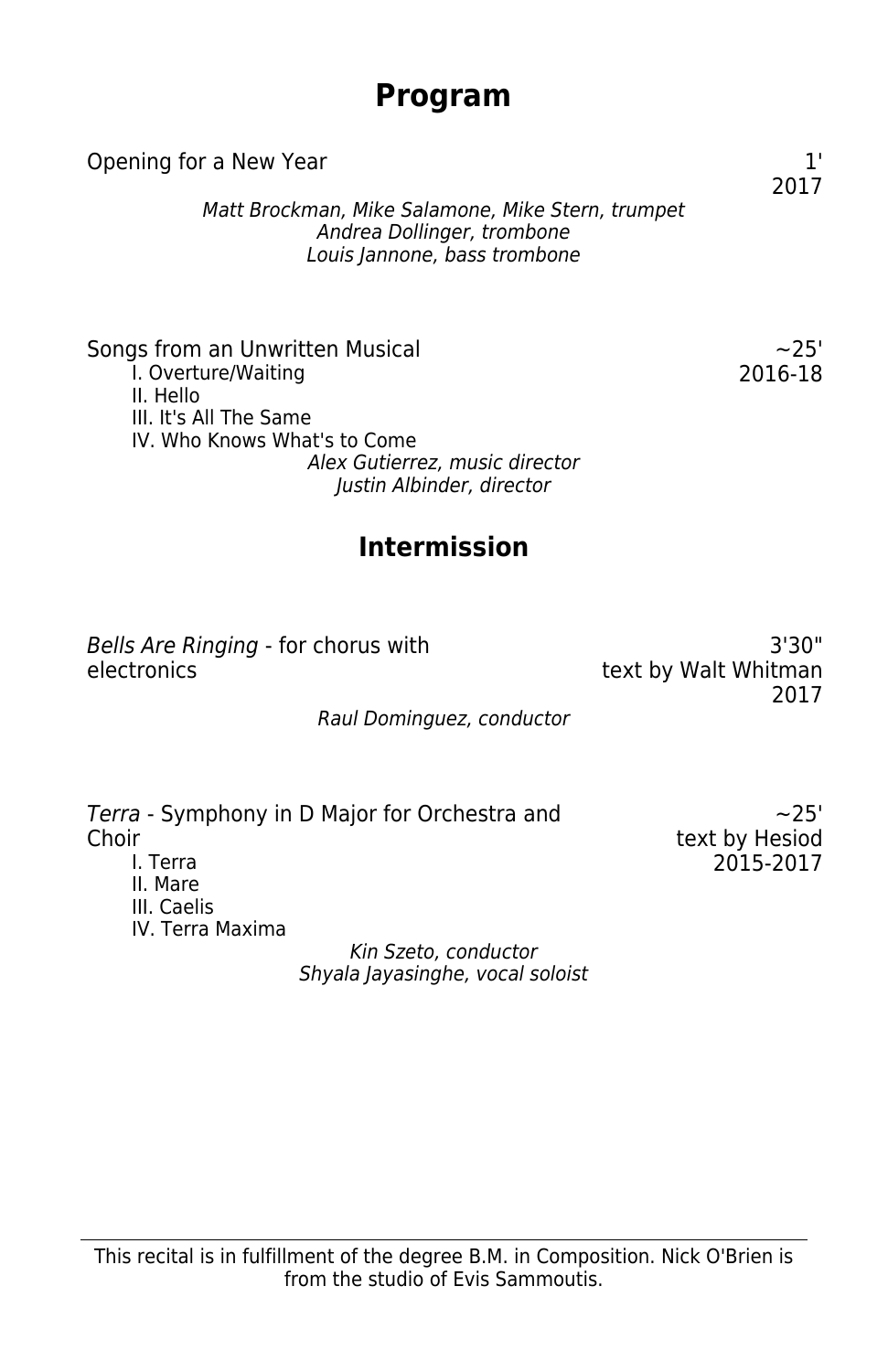### **"Songs From an Unwritten Musical" actors, crew, and musicians**

Adam - Adam David MD/Piano - Alex Gutierrez Lily - Lindsey Weissman Drums - Jordan Sonderegger Dancers - Lydia Kelly & Electric bass - Matt Suffern Director - Justin Albinder Violin - Matthew Barnard Cello - Lizzie Carroll

### **"Bells are Ringing" chorus - conducted by Raul Dominguez**

Victoria Garritt<br>Sarah Kieran

**Soprano Tenor** Ben Monacelli

**Alto Bass** Emily Dimitriou<br>Iulia Kucza Leandra Stirling

Evan Sacco<br>Jeffrey Taylor